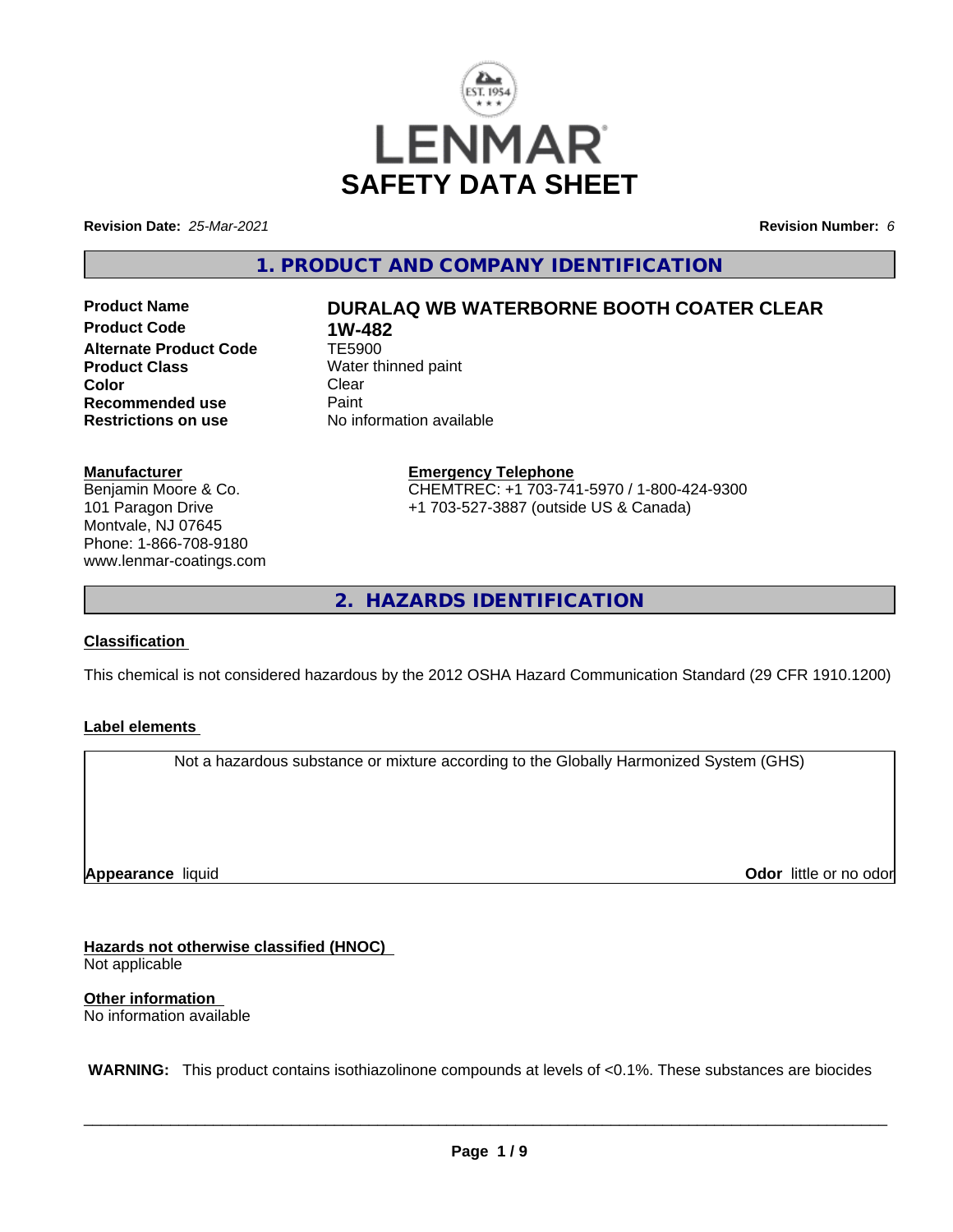### 1W-482 - **DURALAQ WB WATERBORNE BOOTH COATER CLEAR**

commonly found in most paints and a variety of personal care products as a preservative. Certain individuals may be sensitive or allergic to these substances, even at low levels.

\_\_\_\_\_\_\_\_\_\_\_\_\_\_\_\_\_\_\_\_\_\_\_\_\_\_\_\_\_\_\_\_\_\_\_\_\_\_\_\_\_\_\_\_\_\_\_\_\_\_\_\_\_\_\_\_\_\_\_\_\_\_\_\_\_\_\_\_\_\_\_\_\_\_\_\_\_\_\_\_\_\_\_\_\_\_\_\_\_\_\_\_\_

# **3. COMPOSITION INFORMATION ON COMPONENTS**

| <b>Chemical name</b>                                                                               | CAS No.    | Weight-%  |
|----------------------------------------------------------------------------------------------------|------------|-----------|
| Propanoic acid, 2-methyl-, monoester with<br>2,2,4-trimethyl-1,3-pentanediol                       | 25265-77-4 | ' - 5     |
| [Phosphoric acid, mixed ester with isooctanol and]<br>ethoxylated tridecyl alcohol, potassium salt | 68186-41-4 | $-5$      |
| Propylene glycol                                                                                   | 57-55-6    | - 5       |
| 2-Amino-2-methly-1-propanol                                                                        | 124-68-5   | $0.5 - 1$ |

| <b>General Advice</b><br>No hazards which require special first aid measures.                                                   |
|---------------------------------------------------------------------------------------------------------------------------------|
|                                                                                                                                 |
| Rinse thoroughly with plenty of water for at least 15 minutes and consult a<br><b>Eye Contact</b><br>physician.                 |
| Wash off immediately with soap and plenty of water while removing all<br><b>Skin Contact</b><br>contaminated clothes and shoes. |
| <b>Inhalation</b><br>Move to fresh air. If symptoms persist, call a physician.                                                  |
| Clean mouth with water and afterwards drink plenty of water. Consult a physician<br>Ingestion<br>if necessary.                  |
| None known.<br><b>Most Important</b><br><b>Symptoms/Effects</b>                                                                 |
| Treat symptomatically.<br><b>Notes To Physician</b>                                                                             |
| 5. FIRE-FIGHTING MEASURES                                                                                                       |

| As in any fire, wear self-contained breathing apparatus<br>pressure-demand, MSHA/NIOSH (approved or equivalent)<br>and full protective gear.<br>Closed containers may rupture if exposed to fire or<br>extreme heat.<br>No.<br>No<br>Not applicable<br>Flash point (°F)<br>Flash Point (°C)<br>Not applicable | <b>Suitable Extinguishing Media</b>                   | Use extinguishing measures that are appropriate to local<br>circumstances and the surrounding environment. |
|---------------------------------------------------------------------------------------------------------------------------------------------------------------------------------------------------------------------------------------------------------------------------------------------------------------|-------------------------------------------------------|------------------------------------------------------------------------------------------------------------|
|                                                                                                                                                                                                                                                                                                               | Protective equipment and precautions for firefighters |                                                                                                            |
|                                                                                                                                                                                                                                                                                                               | <b>Specific Hazards Arising From The Chemical</b>     |                                                                                                            |
|                                                                                                                                                                                                                                                                                                               | Sensitivity to mechanical impact                      |                                                                                                            |
|                                                                                                                                                                                                                                                                                                               | Sensitivity to static discharge                       |                                                                                                            |
|                                                                                                                                                                                                                                                                                                               | <b>Flash Point Data</b>                               |                                                                                                            |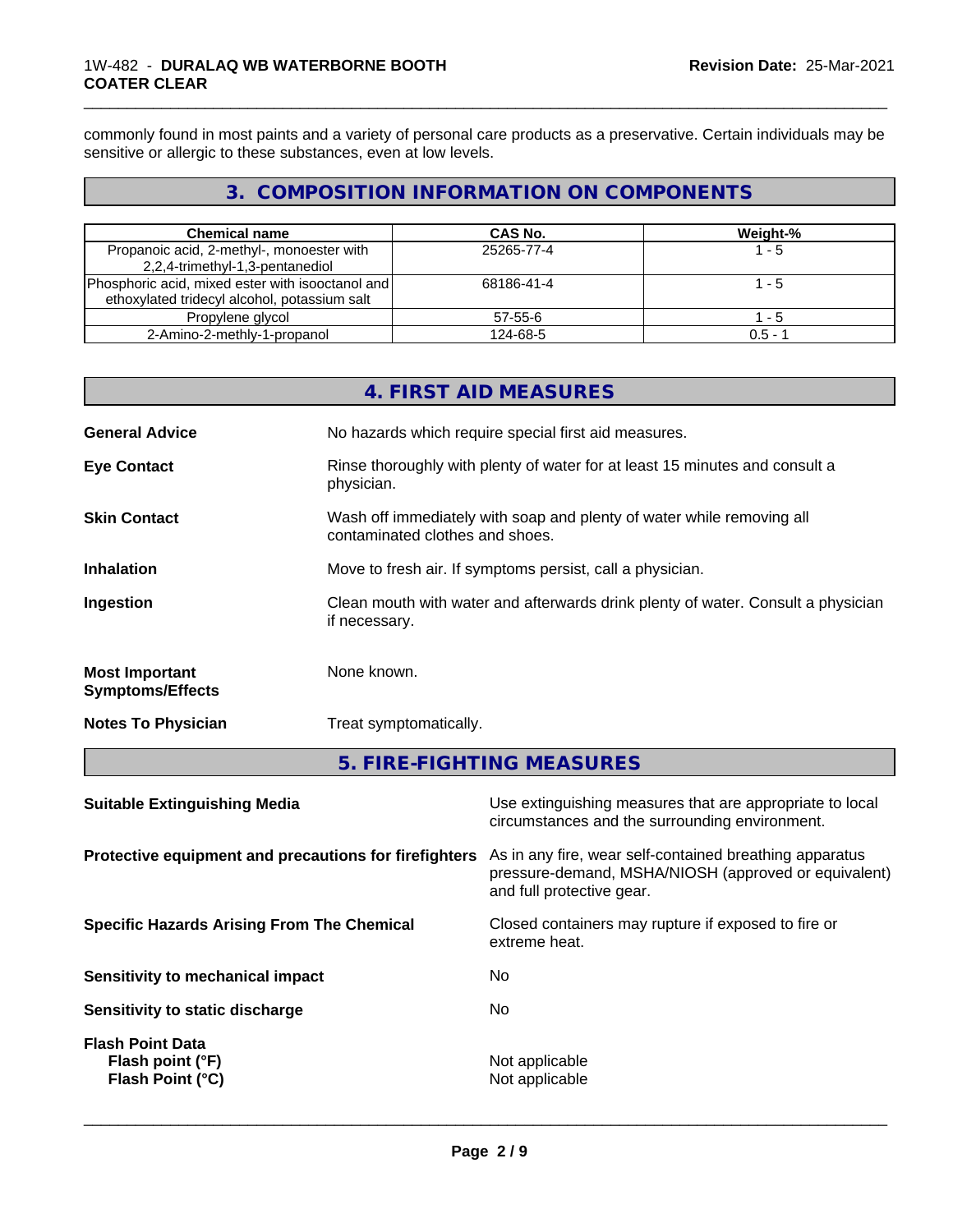| <b>Method</b>                           |                                                               |                 | Not applicable                   |                                |
|-----------------------------------------|---------------------------------------------------------------|-----------------|----------------------------------|--------------------------------|
|                                         | <b>Flammability Limits In Air</b>                             |                 |                                  |                                |
|                                         | Lower flammability limit:<br><b>Upper flammability limit:</b> |                 | Not applicable<br>Not applicable |                                |
| <b>NFPA</b>                             | Health: 1                                                     | Flammability: 0 | <b>Instability: 0</b>            | <b>Special: Not Applicable</b> |
| <b>NFPA Legend</b><br>0 - Not Hazardous |                                                               |                 |                                  |                                |

- 1 Slightly
- 
- 2 Moderate
- 3 High
- 4 Severe

*The ratings assigned are only suggested ratings, the contractor/employer has ultimate responsibilities for NFPA ratings where this system is used.*

*Additional information regarding the NFPA rating system is available from the National Fire Protection Agency (NFPA) at www.nfpa.org.*

# **6. ACCIDENTAL RELEASE MEASURES**

| <b>Personal Precautions</b>      | Avoid contact with skin, eyes and clothing. Ensure adequate ventilation.                                                                                                         |  |
|----------------------------------|----------------------------------------------------------------------------------------------------------------------------------------------------------------------------------|--|
| <b>Other Information</b>         | Prevent further leakage or spillage if safe to do so.                                                                                                                            |  |
| <b>Environmental precautions</b> | See Section 12 for additional Ecological Information.                                                                                                                            |  |
| <b>Methods for Cleaning Up</b>   | Soak up with inert absorbent material. Sweep up and shovel into suitable<br>containers for disposal.                                                                             |  |
|                                  | 7. HANDLING AND STORAGE                                                                                                                                                          |  |
| <b>Handling</b>                  | Avoid contact with skin, eyes and clothing. Avoid breathing vapors, spray mists or<br>sanding dust. In case of insufficient ventilation, wear suitable respiratory<br>equipment. |  |
| <b>Storage</b>                   | Keep container tightly closed. Keep out of the reach of children.                                                                                                                |  |
| <b>Incompatible Materials</b>    | No information available                                                                                                                                                         |  |
|                                  |                                                                                                                                                                                  |  |

**8. EXPOSURE CONTROLS/PERSONAL PROTECTION**

### **Exposure Limits**

*No exposure limits have been established for this product.*

### **Legend**

**Engineering Measures** Ensure adequate ventilation, especially in confined areas.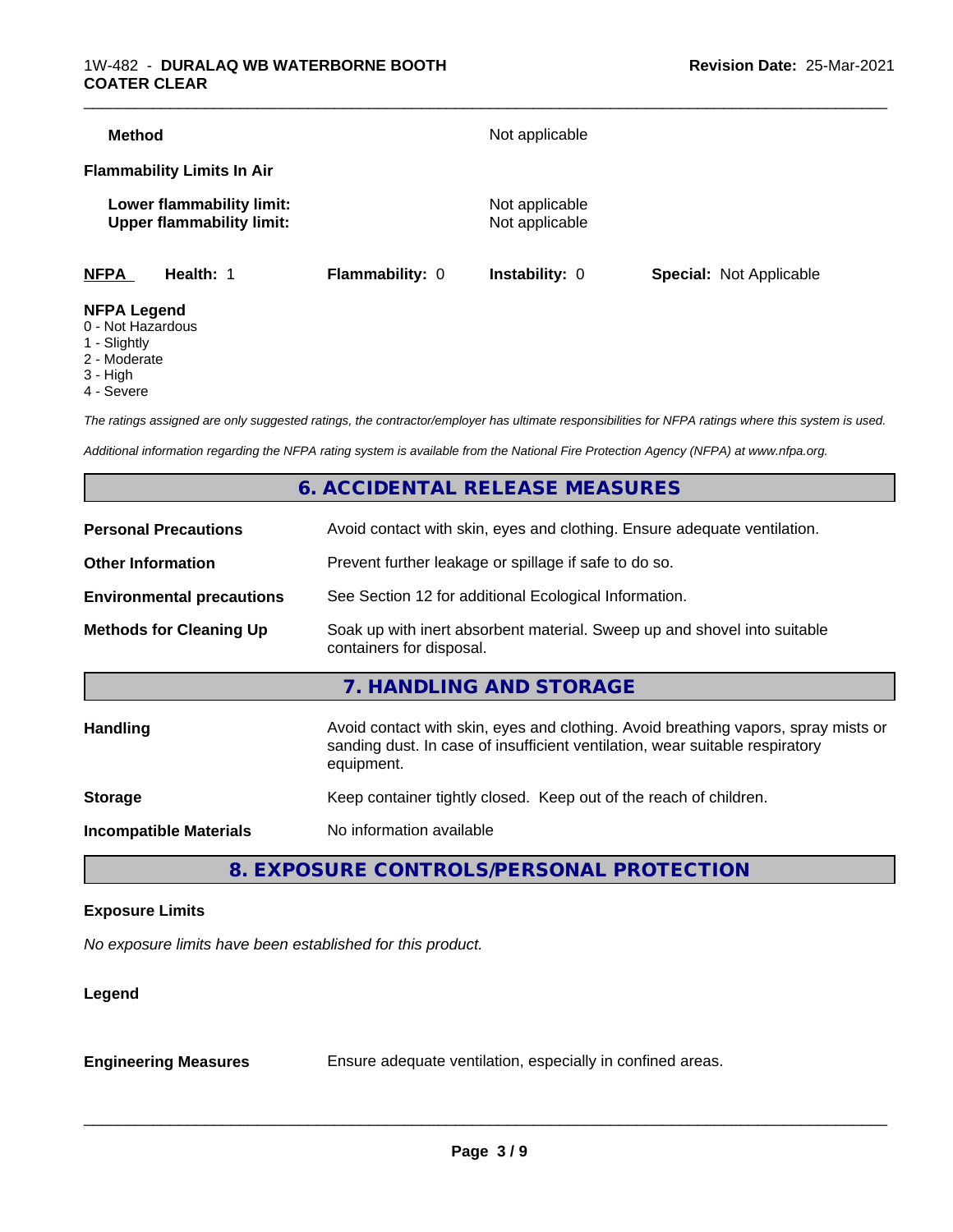# **Personal Protective Equipment Eye/Face Protection** Safety glasses with side-shields.<br> **Skin Protection** Protective gloves and impervious Protective gloves and impervious clothing. **Respiratory Protection** In case of insufficient ventilation wear suitable respiratory equipment. **Hygiene Measures** Avoid contact with skin, eyes and clothing. Remove and wash contaminated

# **9. PHYSICAL AND CHEMICAL PROPERTIES**

clothing before re-use. Wash thoroughly after handling.

**Appearance** liquid **Odor**<br> **Odor Threshold**<br> **Odor Threshold**<br> **CODOR**<br> **CODOR**<br> **CODOR**<br> **CODOR**<br> **CODOR**<br> **CODOR**<br> **CODOR**<br> **CODOR**<br> **CODOR**<br> **CODOR Density (Ibs/gal)** 8.8 - 9.2 **Specific Gravity** 1.05 - 1.10 **pH pH**  $\blacksquare$ **Viscosity (cps)** No information available **Solubility(ies)** No information available **Water solubility** No information available **Evaporation Rate No information available No information available Vapor pressure** No information available **Vapor density No information available No information available Wt. % Solids** 45 - 55 **Vol. % Solids** 45 - 55 **Wt. % Volatiles** 45 - 55 **Vol. % Volatiles** 45 - 55 **VOC Regulatory Limit (g/L)** < 100 **Boiling Point (°F)** 212 **Boiling Point**  $(°C)$  100 **Freezing point (°F)** 32 **Freezing Point (°C)** 0 **Flash point (°F)**<br> **Flash Point (°C)**<br> **Flash Point (°C)**<br> **Not** applicable **Flash Point (°C) Method** Not applicable Not applicable **Flammability (solid, gas)** Not applicable **Upper flammability limit:** Not applicable **Lower flammability limit:** Not applicable **Autoignition Temperature (°F)** No information available **Autoignition Temperature (°C)** No information available **Decomposition Temperature (°F)**<br> **Decomposition Temperature (°C)** No information available **Decomposition Temperature (°C) Partition coefficient Contract Community No information available** 

# **No information available**

\_\_\_\_\_\_\_\_\_\_\_\_\_\_\_\_\_\_\_\_\_\_\_\_\_\_\_\_\_\_\_\_\_\_\_\_\_\_\_\_\_\_\_\_\_\_\_\_\_\_\_\_\_\_\_\_\_\_\_\_\_\_\_\_\_\_\_\_\_\_\_\_\_\_\_\_\_\_\_\_\_\_\_\_\_\_\_\_\_\_\_\_\_

### **10. STABILITY AND REACTIVITY**

| <b>Reactivity</b>             | Not Applicable                           |
|-------------------------------|------------------------------------------|
| <b>Chemical Stability</b>     | Stable under normal conditions.          |
| <b>Conditions to avoid</b>    | Prevent from freezing.                   |
| <b>Incompatible Materials</b> | No materials to be especially mentioned. |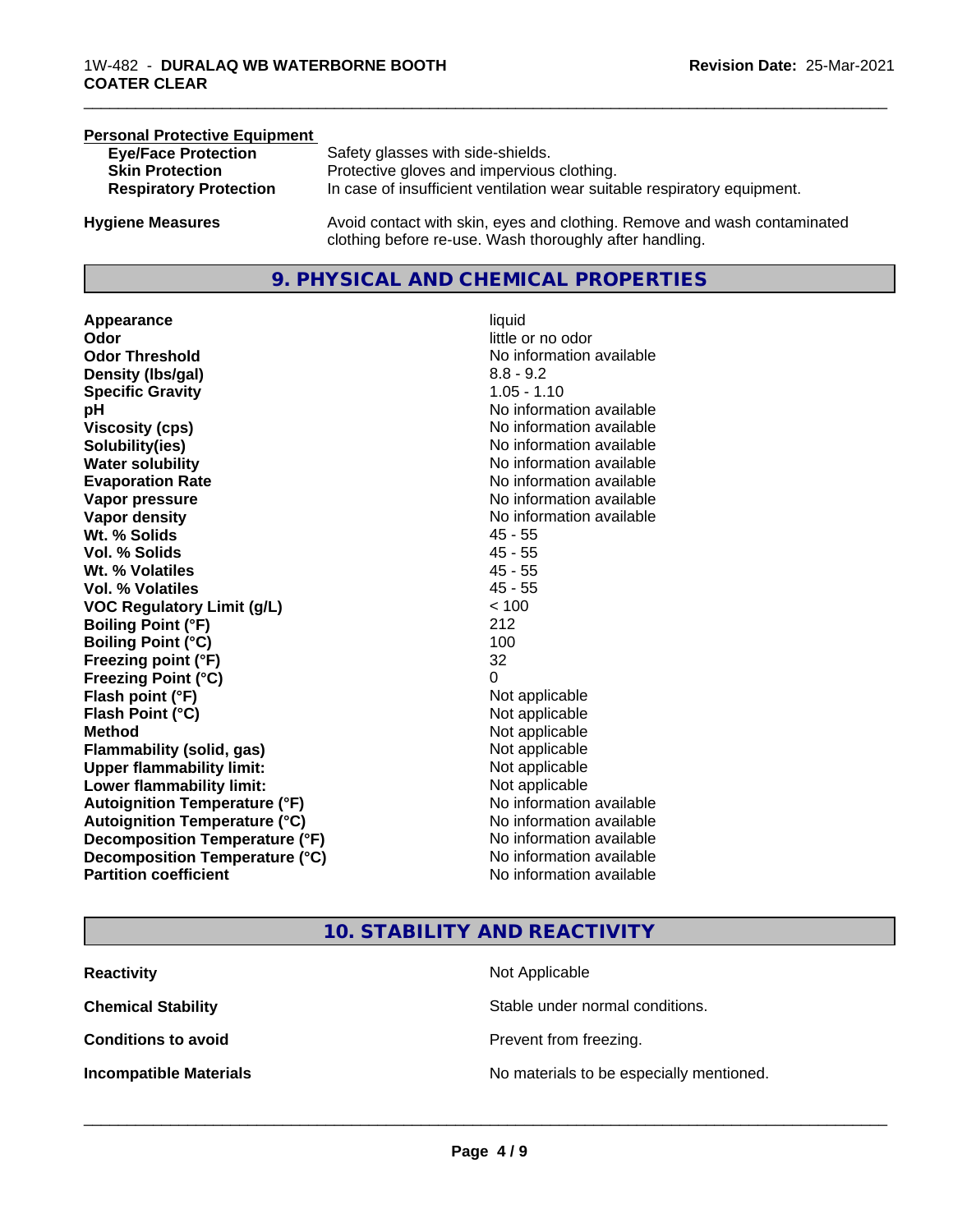| <b>Hazardous Decomposition Products</b>                                                                                                                                                                                                                                                                                                                                                                                                                                                                                                                                                                                                                                                                                                                                   | None under normal use.                                                                                                                          |
|---------------------------------------------------------------------------------------------------------------------------------------------------------------------------------------------------------------------------------------------------------------------------------------------------------------------------------------------------------------------------------------------------------------------------------------------------------------------------------------------------------------------------------------------------------------------------------------------------------------------------------------------------------------------------------------------------------------------------------------------------------------------------|-------------------------------------------------------------------------------------------------------------------------------------------------|
| <b>Possibility of hazardous reactions</b>                                                                                                                                                                                                                                                                                                                                                                                                                                                                                                                                                                                                                                                                                                                                 | None under normal conditions of use.                                                                                                            |
|                                                                                                                                                                                                                                                                                                                                                                                                                                                                                                                                                                                                                                                                                                                                                                           | 11. TOXICOLOGICAL INFORMATION                                                                                                                   |
| <b>Product Information</b>                                                                                                                                                                                                                                                                                                                                                                                                                                                                                                                                                                                                                                                                                                                                                |                                                                                                                                                 |
| Information on likely routes of exposure                                                                                                                                                                                                                                                                                                                                                                                                                                                                                                                                                                                                                                                                                                                                  |                                                                                                                                                 |
| <b>Principal Routes of Exposure</b>                                                                                                                                                                                                                                                                                                                                                                                                                                                                                                                                                                                                                                                                                                                                       | Eye contact, skin contact and inhalation.                                                                                                       |
| <b>Acute Toxicity</b>                                                                                                                                                                                                                                                                                                                                                                                                                                                                                                                                                                                                                                                                                                                                                     |                                                                                                                                                 |
| <b>Product Information</b>                                                                                                                                                                                                                                                                                                                                                                                                                                                                                                                                                                                                                                                                                                                                                | No information available                                                                                                                        |
|                                                                                                                                                                                                                                                                                                                                                                                                                                                                                                                                                                                                                                                                                                                                                                           | Symptoms related to the physical, chemical and toxicological characteristics                                                                    |
| <b>Symptoms</b>                                                                                                                                                                                                                                                                                                                                                                                                                                                                                                                                                                                                                                                                                                                                                           | No information available                                                                                                                        |
|                                                                                                                                                                                                                                                                                                                                                                                                                                                                                                                                                                                                                                                                                                                                                                           | Delayed and immediate effects as well as chronic effects from short and long-term exposure                                                      |
| Eye contact<br><b>Skin contact</b>                                                                                                                                                                                                                                                                                                                                                                                                                                                                                                                                                                                                                                                                                                                                        | May cause slight irritation.<br>Substance may cause slight skin irritation. Prolonged or repeated contact may dry<br>skin and cause irritation. |
| May cause irritation of respiratory tract.<br><b>Inhalation</b><br>Ingestion may cause gastrointestinal irritation, nausea, vomiting and diarrhea.<br>Ingestion<br>No information available<br><b>Sensitization</b><br>No information available.<br><b>Neurological Effects</b><br><b>Mutagenic Effects</b><br>No information available.<br><b>Reproductive Effects</b><br>No information available.<br><b>Developmental Effects</b><br>No information available.<br><b>Target organ effects</b><br>No information available.<br><b>STOT - single exposure</b><br>No information available.<br><b>STOT - repeated exposure</b><br>No information available.<br>Other adverse effects<br>No information available.<br>No information available<br><b>Aspiration Hazard</b> |                                                                                                                                                 |
| <b>Numerical measures of toxicity</b>                                                                                                                                                                                                                                                                                                                                                                                                                                                                                                                                                                                                                                                                                                                                     |                                                                                                                                                 |
|                                                                                                                                                                                                                                                                                                                                                                                                                                                                                                                                                                                                                                                                                                                                                                           | The following values are calculated based on chapter 3.1 of the GHS document                                                                    |

| <b>ATEmix (oral)</b>   | 136419 mg/kg |
|------------------------|--------------|
| <b>ATEmix (dermal)</b> | 515501 mg/kg |

# **Component Information**

| Chemical name                                                                                 | Oral LD50            | Dermal LD50              | Inhalation LC50 |
|-----------------------------------------------------------------------------------------------|----------------------|--------------------------|-----------------|
| Propanoic acid, 2-methyl-,<br>monoester with<br>2,2,4-trimethyl-1,3-pentanediol<br>25265-77-4 | $=$ 3200 mg/kg (Rat) | $> 15200$ mg/kg (Rat)    |                 |
| Propylene glycol<br>$57 - 55 - 6$                                                             | $= 20$ g/kg (Rat)    | $= 20800$ mg/kg (Rabbit) |                 |
| 2-Amino-2-methly-1-propanol                                                                   | $= 2900$ mg/kg (Rat) | $>$ 2000 mg/kg (Rabbit)  |                 |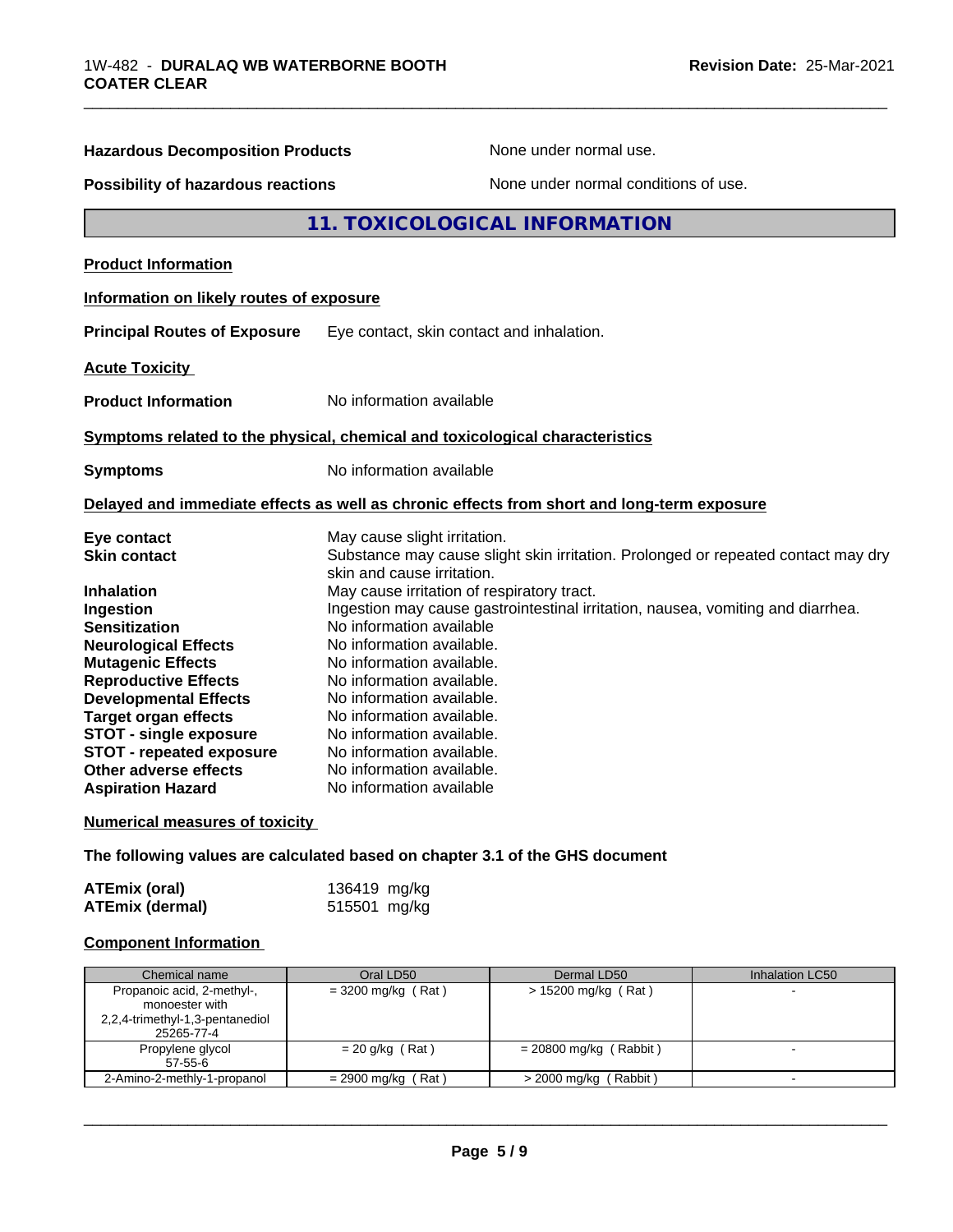| $124-68-r$<br>°uu |  |  |
|-------------------|--|--|

\_\_\_\_\_\_\_\_\_\_\_\_\_\_\_\_\_\_\_\_\_\_\_\_\_\_\_\_\_\_\_\_\_\_\_\_\_\_\_\_\_\_\_\_\_\_\_\_\_\_\_\_\_\_\_\_\_\_\_\_\_\_\_\_\_\_\_\_\_\_\_\_\_\_\_\_\_\_\_\_\_\_\_\_\_\_\_\_\_\_\_\_\_

### **Chronic Toxicity**

### **Carcinogenicity**

*There are no known carcinogenic chemicals in this product above reportable levels.*

**12. ECOLOGICAL INFORMATION**

### **Ecotoxicity Effects**

The environmental impact of this product has not been fully investigated.

### **Product Information**

### **Acute Toxicity to Fish**

No information available

### **Acute Toxicity to Aquatic Invertebrates**

No information available

### **Acute Toxicity to Aquatic Plants**

No information available

### **Persistence / Degradability**

No information available.

### **Bioaccumulation**

There is no data for this product.

### **Mobility in Environmental Media**

No information available.

### **Ozone**

No information available

### **Component Information**

### **Acute Toxicity to Fish**

Propylene glycol LC50: 710 mg/L (Fathead Minnow - 96 hr.)

### **Acute Toxicity to Aquatic Invertebrates**

Propylene glycol EC50: > 10000 mg/L (Daphnia magna - 24 hr.)

### **Acute Toxicity to Aquatic Plants**

No information available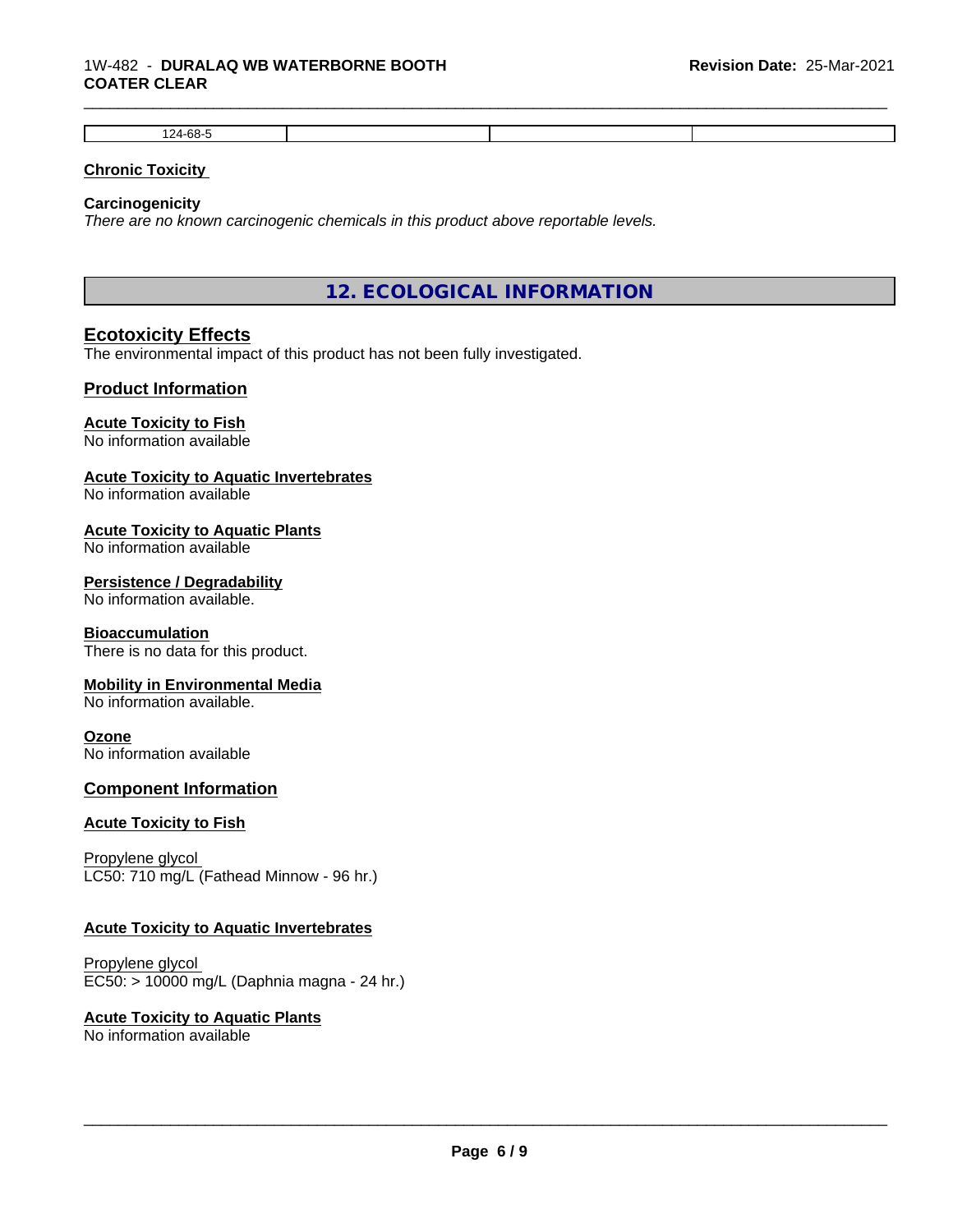|                              | 13. DISPOSAL CONSIDERATIONS                                                                                                                                                                                               |
|------------------------------|---------------------------------------------------------------------------------------------------------------------------------------------------------------------------------------------------------------------------|
| <b>Waste Disposal Method</b> | Dispose of in accordance with federal, state, and local regulations. Local<br>requirements may vary, consult your sanitation department or state-designated<br>environmental protection agency for more disposal options. |
|                              | 14. TRANSPORT INFORMATION                                                                                                                                                                                                 |
| <b>DOT</b>                   | Not regulated                                                                                                                                                                                                             |
| <b>ICAO/IATA</b>             | Not regulated                                                                                                                                                                                                             |
| <b>IMDG/IMO</b>              | Not regulated                                                                                                                                                                                                             |
|                              | <b>15. REGULATORY INFORMATION</b>                                                                                                                                                                                         |
|                              |                                                                                                                                                                                                                           |

\_\_\_\_\_\_\_\_\_\_\_\_\_\_\_\_\_\_\_\_\_\_\_\_\_\_\_\_\_\_\_\_\_\_\_\_\_\_\_\_\_\_\_\_\_\_\_\_\_\_\_\_\_\_\_\_\_\_\_\_\_\_\_\_\_\_\_\_\_\_\_\_\_\_\_\_\_\_\_\_\_\_\_\_\_\_\_\_\_\_\_\_\_

### **International Inventories**

| <b>TSCA: United States</b> | Yes - All components are listed or exempt. |
|----------------------------|--------------------------------------------|
| <b>DSL: Canada</b>         | Yes - All components are listed or exempt. |

# **Federal Regulations**

### **SARA 311/312 hazardous categorization**

| Acute health hazard               | Nο |
|-----------------------------------|----|
| Chronic Health Hazard             | N٥ |
| Fire hazard                       | N٥ |
| Sudden release of pressure hazard | N٥ |
| Reactive Hazard                   | N٥ |

### **SARA 313**

Section 313 of Title III of the Superfund Amendments and Reauthorization Act of 1986 (SARA). This product contains a chemical or chemicals which are subject to the reporting requirements of the Act and Title 40 of the Code of Federal Regulations, Part 372:

*None*

**Clean Air Act,Section 112 Hazardous Air Pollutants (HAPs) (see 40 CFR 61)**

This product contains the following HAPs:

*None*

# **US State Regulations**

### **California Proposition 65**

**A** WARNING: Cancer and Reproductive Harm– www.P65warnings.ca.gov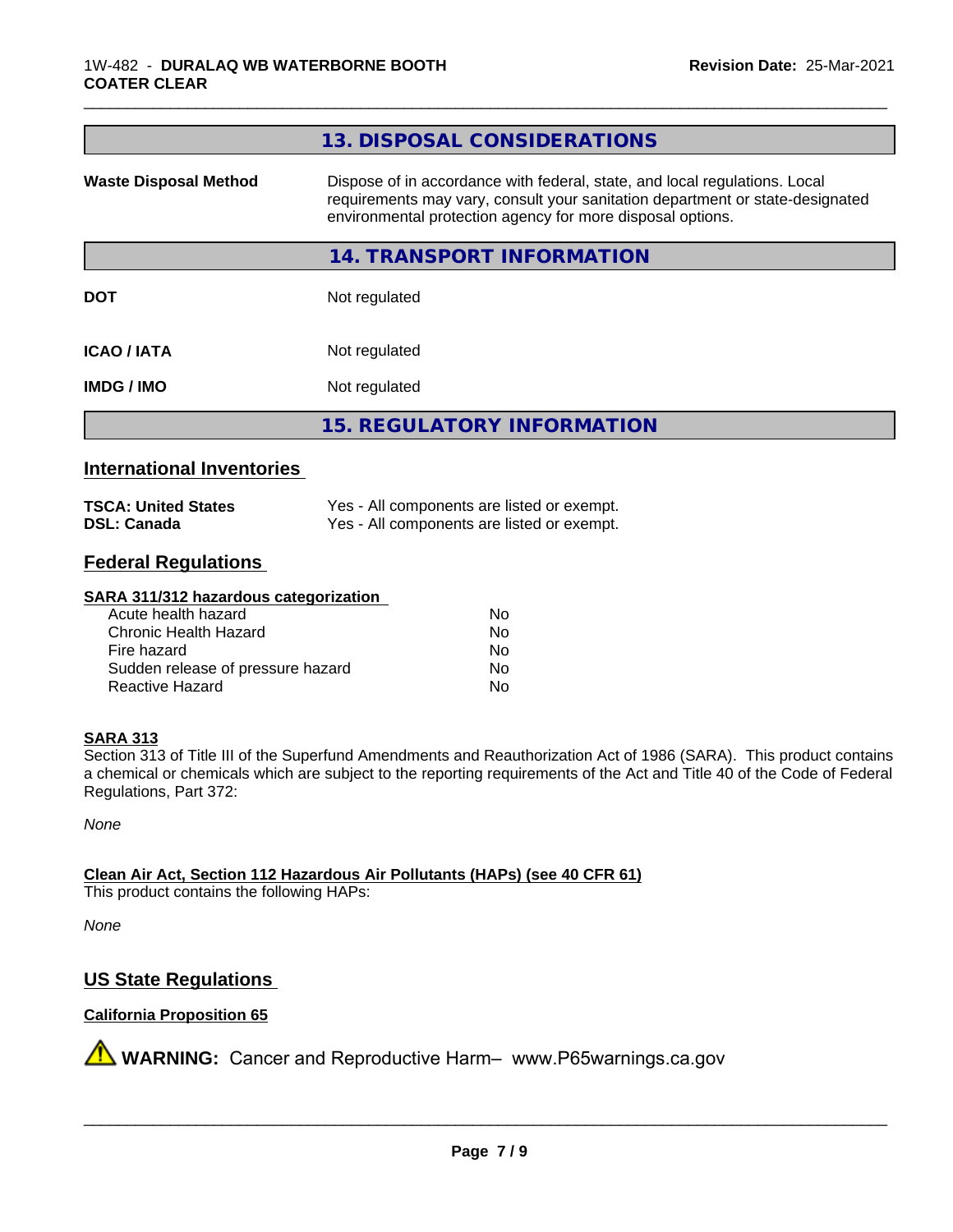### **State Right-to-Know**

| Chemir<br>name<br>$\sim$ $\sim$ $\sim$ $\sim$ $\sim$ $\sim$ | IVI a<br>. | Ne\<br>$\cdot$<br>$\sim$ |  |
|-------------------------------------------------------------|------------|--------------------------|--|
| Dη<br>alvcol<br>opvlene                                     |            |                          |  |

\_\_\_\_\_\_\_\_\_\_\_\_\_\_\_\_\_\_\_\_\_\_\_\_\_\_\_\_\_\_\_\_\_\_\_\_\_\_\_\_\_\_\_\_\_\_\_\_\_\_\_\_\_\_\_\_\_\_\_\_\_\_\_\_\_\_\_\_\_\_\_\_\_\_\_\_\_\_\_\_\_\_\_\_\_\_\_\_\_\_\_\_\_

### **Legend**

X - Listed

| HMIS -<br>Health: 1<br>Flammability: 0<br>$PPE: -$<br><b>Reactivity: 0</b><br><b>HMIS Legend</b><br>0 - Minimal Hazard<br>1 - Slight Hazard                                                                                 |                       |  |  |  |  |  |
|-----------------------------------------------------------------------------------------------------------------------------------------------------------------------------------------------------------------------------|-----------------------|--|--|--|--|--|
|                                                                                                                                                                                                                             | 16. OTHER INFORMATION |  |  |  |  |  |
|                                                                                                                                                                                                                             |                       |  |  |  |  |  |
| 2 - Moderate Hazard<br>3 - Serious Hazard                                                                                                                                                                                   |                       |  |  |  |  |  |
| 4 - Severe Hazard                                                                                                                                                                                                           |                       |  |  |  |  |  |
| * - Chronic Hazard                                                                                                                                                                                                          |                       |  |  |  |  |  |
| X - Consult your supervisor or S.O.P. for "Special" handling instructions.<br>Note: The PPE rating has intentionally been left blank. Choose appropriate PPE that will protect employees from the hazards the material will |                       |  |  |  |  |  |

*Note: The PPE rating has intentionally been left blank. Choose appropriate PPE that will protect employees from the hazards the material will present under the actual normal conditions of use.*

*Caution: HMISÒ ratings are based on a 0-4 rating scale, with 0 representing minimal hazards or risks, and 4 representing significant hazards or risks. Although HMISÒ ratings are not required on MSDSs under 29 CFR 1910.1200, the preparer, has chosen to provide them. HMISÒ ratings are to be used only in conjunction with a fully implemented HMISÒ program by workers who have received appropriate HMISÒ training. HMISÒ is a registered trade and service mark of the NPCA. HMISÒ materials may be purchased exclusively from J. J. Keller (800) 327-6868.*

 **WARNING!** If you scrape, sand, or remove old paint, you may release lead dust. LEAD IS TOXIC. EXPOSURE TO LEAD DUST CAN CAUSE SERIOUS ILLNESS, SUCH AS BRAIN DAMAGE, ESPECIALLY IN CHILDREN. PREGNANT WOMEN SHOULD ALSO AVOID EXPOSURE.Wear a NIOSH approved respirator to control lead exposure. Clean up carefully with a HEPA vacuum and a wet mop. Before you start, find out how to protect yourself and your family by contacting the National Lead Information Hotline at 1-800-424-LEAD or log on to www.epa.gov/lead.

| <b>Prepared By</b>      | <b>Product Stewardship Department</b><br>Benjamin Moore & Co.<br>101 Paragon Drive<br>Montvale, NJ 07645<br>800-225-5554 |
|-------------------------|--------------------------------------------------------------------------------------------------------------------------|
| <b>Revision Date:</b>   | 25-Mar-2021                                                                                                              |
| <b>Revision Summary</b> | Not available                                                                                                            |

Disclaimer

The information contained herein is presented in good faith and believed to be accurate as of the effective date shown above. This information is furnished without warranty of any kind. Emplovers should use this information only as a **supplement to other information gathered by them and must make independent determination of suitability and** completeness of information from all sources to assure proper use of these materials and the safety and health of employees. Any use of this data and information must be determined by the user to be in accordance with applicable **federal, provincial, and local laws and regulations.**